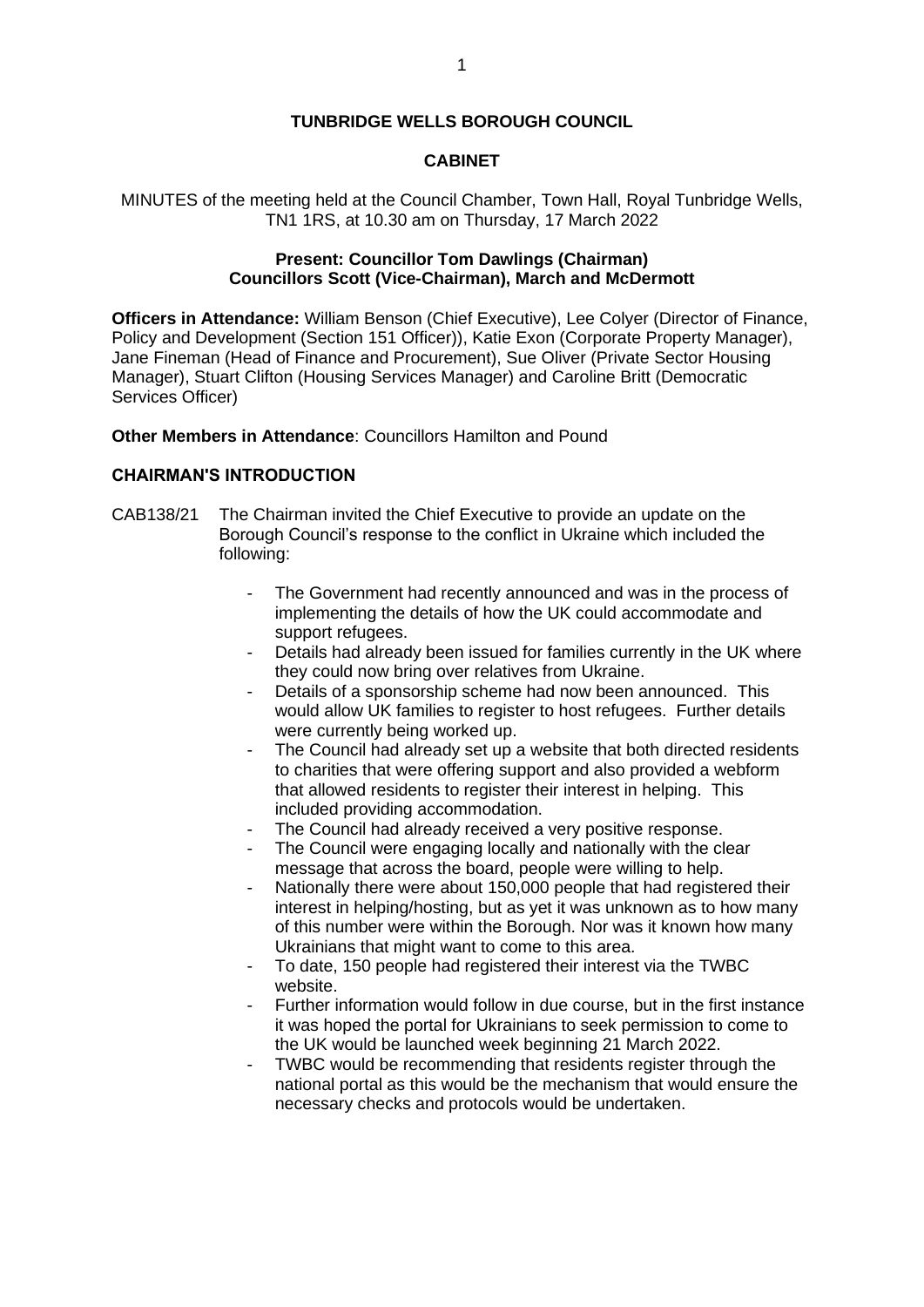## **APOLOGIES**

CAB139/21 Apologies for absence were received from Councillor Fairweather. Councillor Hamilton joined the meeting at 11:00am.

## **DECLARATIONS OF INTEREST**

CAB140/21 Councillor March declared a pecuniary interest in Agenda item 13 – Housing, Homelessness and Rough Sleeping Strategy 2021-26 and as advised by Legal would leave the meeting for this item.

# **NOTIFICATION OF VISITING MEMBERS WISHING TO SPEAK**

CAB141/21 There were no visiting Members who had registered as wishing to speak.

## **MINUTES OF THE MEETING DATED 10 FEBRUARY 2022**

CAB142/21 Members reviewed the minutes. No amendments were proposed.

**RESOLVED –** That the minutes of the meeting dated 10 February 2022 be approved as a correct record.

# **QUESTIONS FROM MEMBERS OF THE COUNCIL**

CAB143/21 In advance of questions, the Chairman agreed that Councillor Pound be allowed to read the following statement (on behalf of all Labour, Liberal Democrat and Tunbridge Wells Alliance Members) as follows:

> "As Councillor David Scott failed to attend Planning Committee last night to apologise for his breaches of the Code of Conduct and his quoted words about opposition Members, I can advise Cabinet today that no opposition party Member is willing to work with him in any capacity until he is removed as Deputy Leader and Portfolio Holder".

After the question submitted by Councillor Pound had been answered, Councillor Scott made the following comments in reply to the statement above:

- Immediately following receipt of a letter from the Monitoring Officer (also sent to opposition Members) a request was made to meet with the Monitoring Officer.
- Due to unforeseen circumstances the meeting was delayed and did not take place until Monday 14 March 2022.
- Following the meeting with the Monitoring Officer, a discussion with the Chair of Planning Committee took place. Given that there was only 48 hours until the next Planning Committee (16 March 2022), it was agreed that attendance would be at the following Planning Committee scheduled for 6 April 2022.

Pursuant to Cabinet Procedure Rule 28.3, Councillor Pound had submitted the question as follows:

"Is it the intention of this administration to run down access to and the utilisation of the TN2 Community Centre to the point that it gives up its lease or is there only a short-term lack of investment in resource, marketing, community engagement and competitive pricing – and if the latter, is there a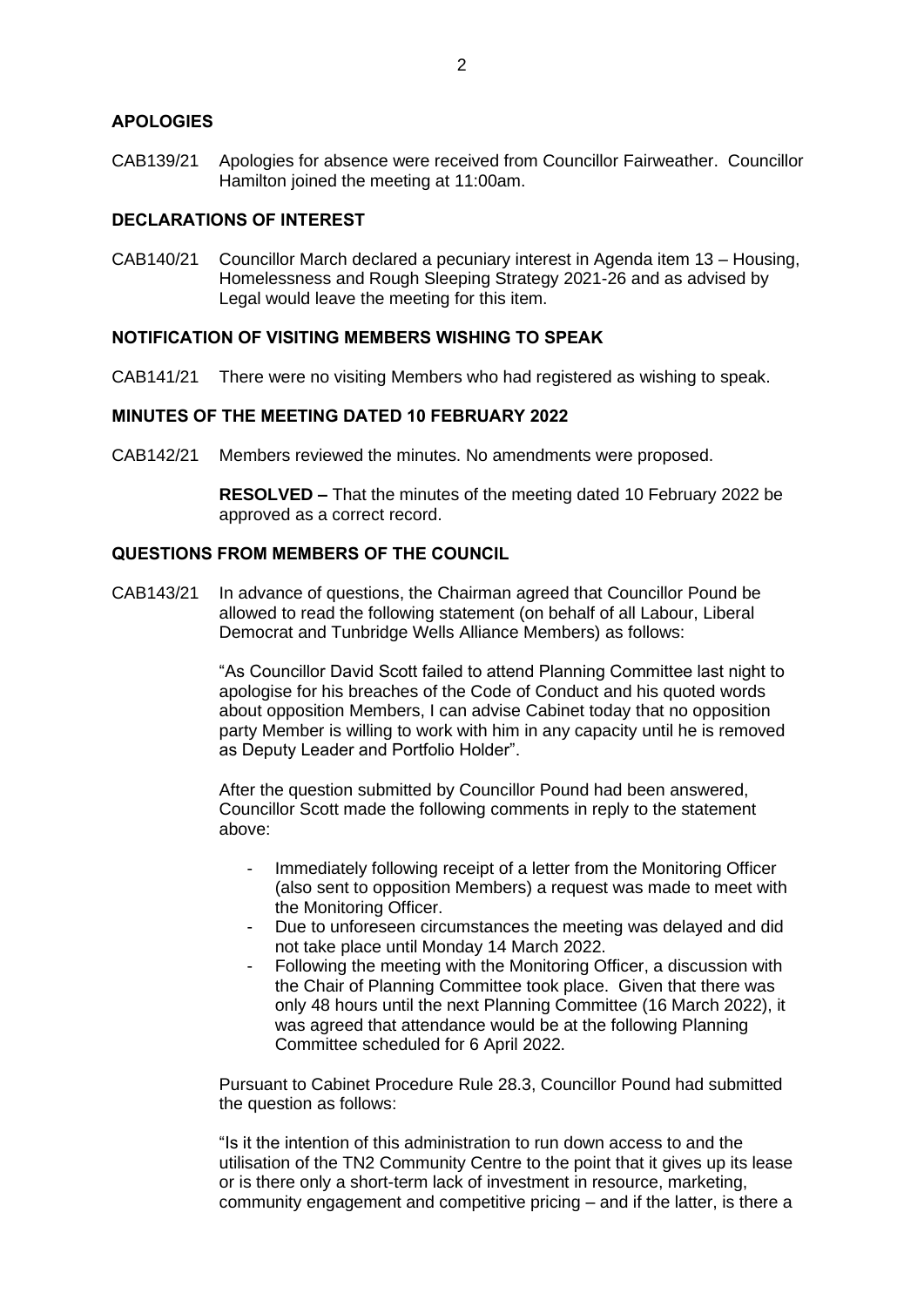plan for its regeneration?"

Councillor Dawlings provided the following response:

"TWBC continues to support the TN2 facility which during Covid19 along with all other similar facilities, has been significantly impacted in terms of what services could and can be run viably from the centre.

In addition to this, the area around the TN2 has also seen significant new developments from TCHG's new residential offer. This has changed the population makeup in terms of mix of housing ownership, which in turn has led to a change in service requirements for the area which has also impacted the TN2.

TWBC has continued to run the TN2 Community Centre 3 evenings a week with a full programme in place. TWBC has also offered other groups such as Badminton to use the Centre during the day to enable them to undertake their activity which suited the needs of the client. Men's Shed have also continued using their facility during the day too.

There is still 14 years left to run on the lease from the YMCA to TWBC and there is no break clause in the lease allowing TWBC to hand back the building during this period.

The adult education service is shortly about to close as it moves back to the Amelia Scott. Due to decreasing use of the service in 2019 the Library held a public consultation and consequently reduced the opening hours.

Despite all these changes, TWBC will continue to support the TN2 and engage with stakeholders on this building to ensure it continues to deliver a community benefit longer term and what this could eventually look like.

Supplementary Question:

In the light of the examples given and the activities that are taking place:

- Does the Council find it acceptable that the centre was only open 3 evenings a week and not open at the weekends for public bookings and the only access during the day was via the key holders.
- Does the Council find it acceptable that the sports hall was not listed as a sports hall on the Sport England site. In addition it was missing from the recent strategic outcomes report.
- Does the Council find it acceptable that there was no plan to let out, utilise or maintain the under croft when KCC moved the pottery back to the new Amelia Scott building.
- Does the Council find it acceptable that TN2 room hire was more expensive than St Philips Church.
- Does the Council find it acceptable that being empty during the week, unbookable at weekends local residents did not consider it an option for use.
- That ultimately the centre was being run down by stealth.

Councillor Dawlings confirmed the Centre was not being run down by stealth. Ultimately this was a matter for the local Councillors for Sherwood and the Head of Facilities at TWBC who was responsible for the management of the facility.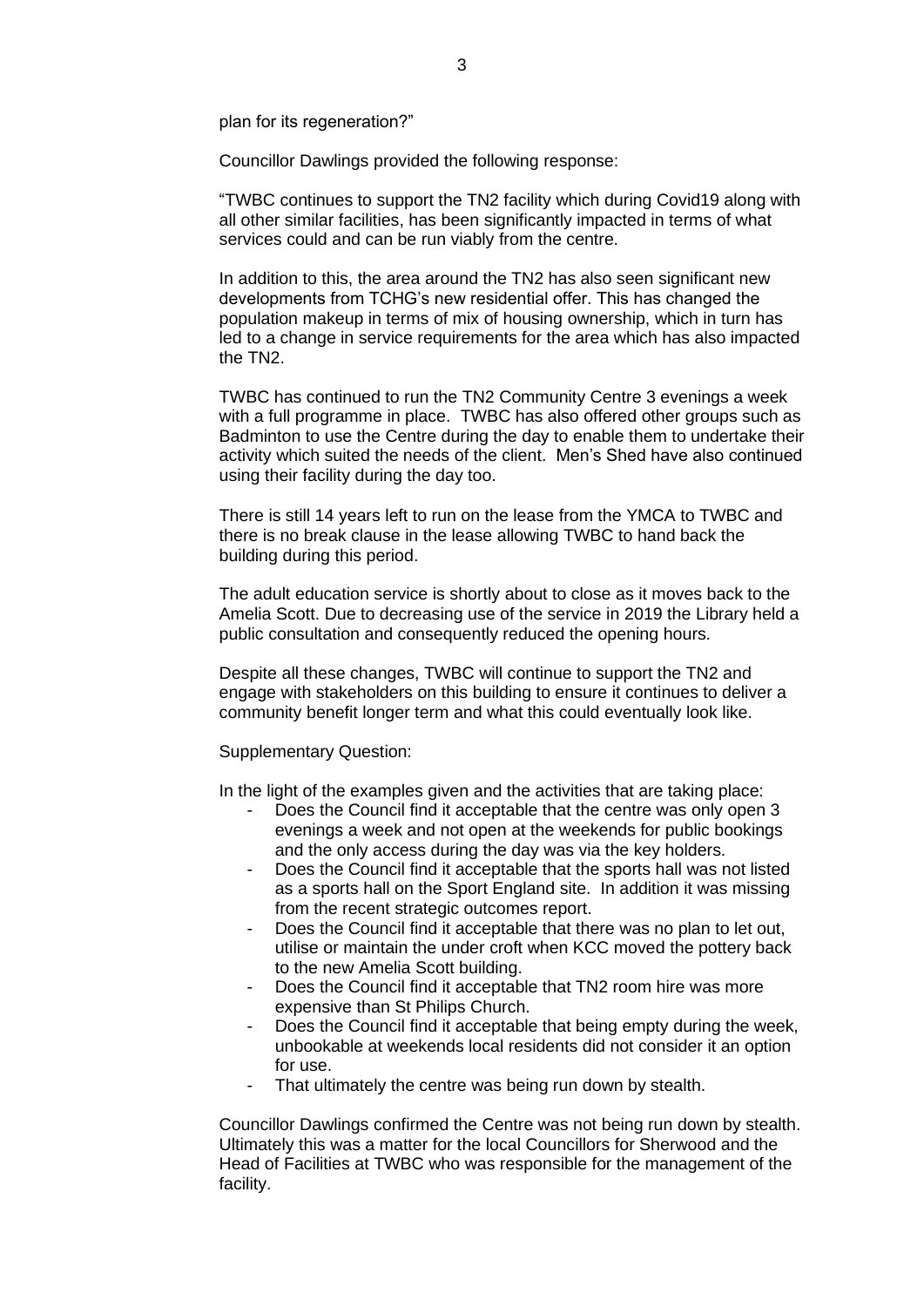# **QUESTIONS FROM MEMBERS OF THE PUBLIC**

CAB144/21 There were no questions from members of the public.

# **CONSIDERATION OF THE FORWARD PLAN AS AT 8 MARCH 2022**

CAB145/21 Members considered the plan. No amendments were proposed.

**RESOLVED –** That the Forward Plan as at 8 March 2022 be noted.

## **TOWN HALL - APPOINTMENT OF CO-WORKING TENDERER**

CAB146/21 Katie Exon, Corporate Property Manager introduced the report set out in the agenda.

Discussion and questions from Members included the following:

- The Council were now in a good position to move forward and the enhancements made would be good news for the town.
- The Town Hall would continue to be the responsibility of the Council.
- Work was currently taking place to repair the roof and the windows.
- Working with the co-partner, the internal of the building would be refurbished which would include the creation of common facilities e.g. a coffee shop that would be for the use of the Council and co-workers.
- The standard of facilities would be the same for the Council and coworkers.
- Access for residents to the Council would remain unchanged.
- Access to Councillors and officers would also remain unchanged.
- The facilities developed in the Town Hall would be limited for the use of Council staff, tenants and their visitors. Facilities in the Amelia Scott would however be open to the public.
- The Civic Way outside the Amelia Scott was now pedestrianised with the view that the buildings would flow together.
- There would be an income stream for the Council for the use of 2/3rds of the building for co-working. This would come in the form of cost sharing for the running costs of what was an expensive building to maintain. This would significantly help to balance the revenue budget.
- Engagement was important and it was recognised the Town Forum were not as informed as they should have been.

To note the matter was decided taking the exempt information set out in the Agenda as read.

### **RESOLVED –**

- 1. That the Co-working provider supplier D is awarded the tender to take a lease of part of the Town Hall as outlined in the report, subject to agreed negotiations of the heads of terms be approved.
- 2. That the Head of Economic Development and Property, in consultation with the S151 Officer and the Portfolio Holder for Finance and Governance be delegated to negotiate and finalise the heads of terms with the preferred provider for co-working space be approved.
- 3. That the Head of Mid Kent Legal Services be given authority to complete all necessary deeds, leases and agreements and other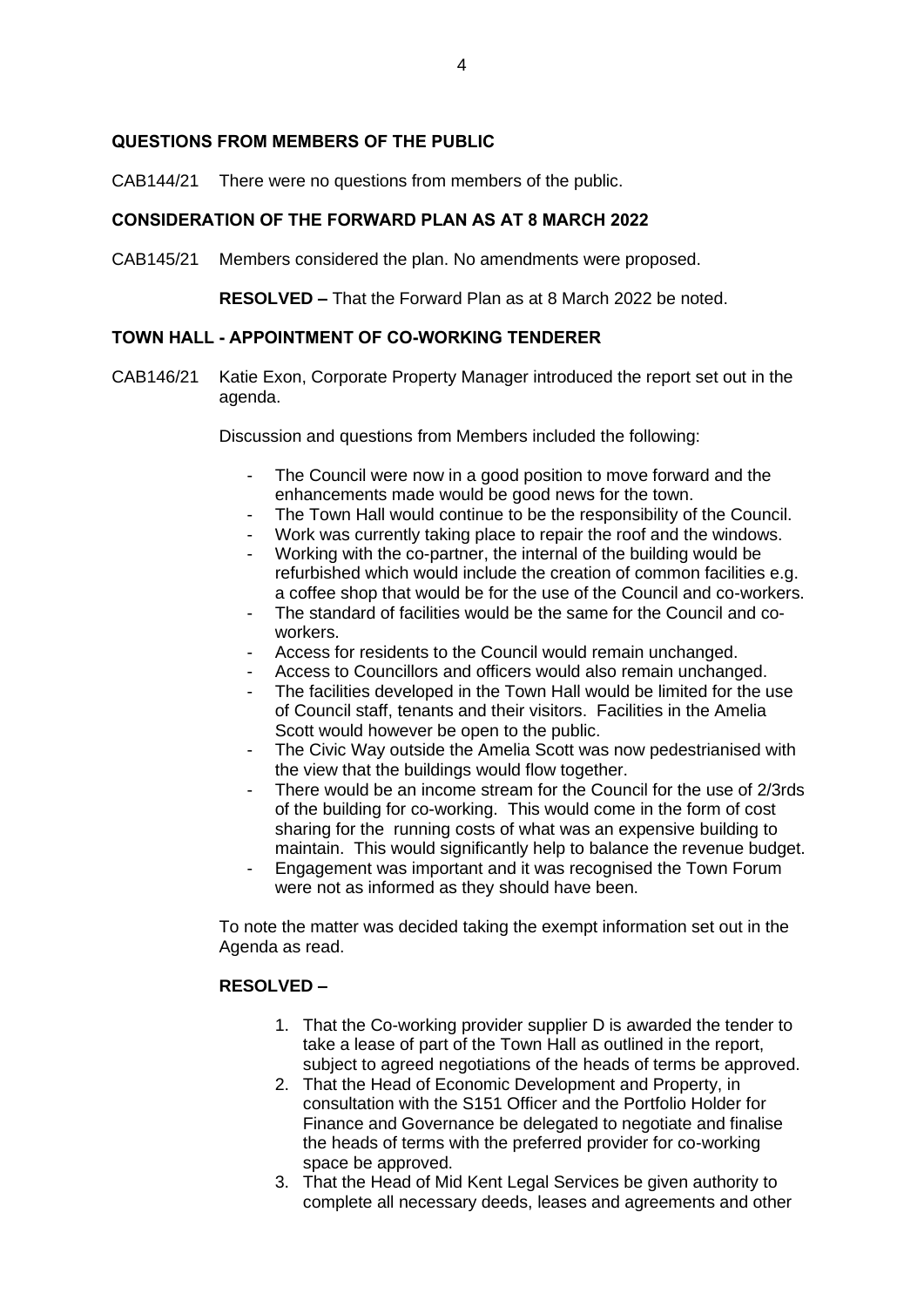legal documentation and formalities required to deliver the release and management of the Town Hall for co-working space be approved.

- 4. That in line with the Full Council decision of October 2021, the release of the approved budget be delegated to the Head of Economic Development and Property, S151 Officer and Monitoring Officer in consultation with the Portfolio Holder for Finance and Governance to enter into contract with a co-working provider who has satisfied the Council's due diligence and provided a sound business case be approved.
- 5. That in line with the Full Council decision of October 2021 delegated responsibility be given to the S151 Officer in consultation with the Portfolio Holder for Finance and Governance for the identification of the source of the funding which may include borrowing or external funding be approved.

**REASON FOR DECISION:** Entering into an agreement with a co-working provider to take a lease in part will allow investment that will both preserve and improve the building. It will further represent savings in operational costs, provide an income and provide wider community and economic benefits for the town.

# **PERFORMANCE SUMMARY QUARTER 3**

CAB147/21 Lee Colyer, Director of Finance, Policy and Development introduced the report set out in the agenda.

## **RESOLVED –**

- 1. That the summary of project performance over quarter 3 2021/2022 at Appendix A be noted.
- 2. That the summary of service performance over quarter 3 2021/22 at Appendix B be noted
- 3. That the Recovery Plans for quarter 3 2021/22 at Appendices C-J be noted

**REASON FOR DECISION:** To monitor the effectiveness of the council's actions and plans to meet all of the objectives within the Five-Year Plan, highlight underperforming areas, and propose actions to remedy any underperformance to ensure the key objectives are met.

## **CAPITAL MANAGEMENT REPORT QUARTER 3**

CAB148/21 Jane Fineman, Head of Finance, Procurement and Parking introduced the report set out in the agenda.

### **RESOLVED –**

- 1. That the actual gross and net expenditure for the year and the sources of income as shown in Appendices B to D be noted
- 2. That the inclusion of new schemes into the Capital Programme as set out in notes 4.3 to 4.5 be noted.
- 3. That the proposed movement between years set out in note 4.6 be approved
- 4. That the new Capital Applications detailed in Appendices L and M be approved.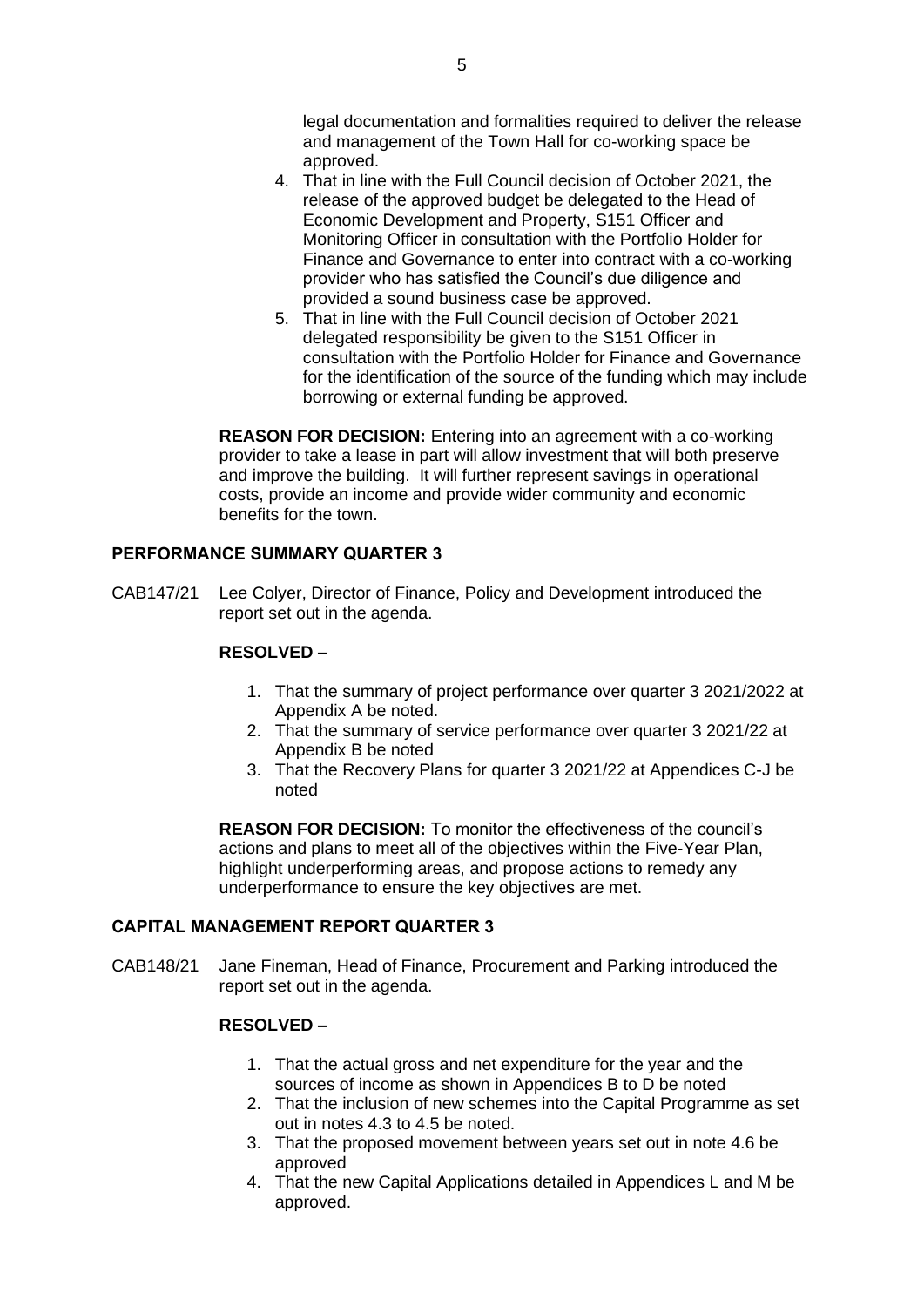**REASON FOR DECISION:** Managing and forecasting capital expenditure effectively was vital in order to support all of the services provided by the Council.

# **REVENUE MANAGEMENT REPORT QUARTER 3**

CAB149/21 Jane Fineman, Head of Finance, Procurement and Parking introduced the report set out in the agenda.

Discussion and questions from Members included the following:

- The finance team were congratulated on balancing the budget this year without having to use reserves.
- The economy in the town and across the Borough in general was starting to recover – the number of premises being occupied and the recent announcements related to the cinema site and the BHS store were very welcome.

## **RESOLVED –**

- 1. That the Quarter 3 next expenditure on services year to date was £10,094,000, £745,000 less than budget be noted.
- 2. That by year end the Council anticipates net expenditure of £15,349,000 on services and this forecast is £325,000 under budget, an improvement of £315,000 since Quarter 2 be noted.
- 3. That by year end the Council anticipates receiving an increase in funding of £1,712,000, an improvement of £240,000 since Quarter 2. Overall, an improvement to budget of £2,037,000 which will reduce the budget deficit that was to be met from reserves to a forecast of £963,000 be noted.
- 4. That write offs as set out in Paragraph 2.24 and detailed in Appendix J be approved.

**REASON FOR DECISION:** To show the actual expenditure on services compared to the revised budget for the period ending 31 December 2021, and the forecast outturn position, highlighting significant variances from the revised annual budget.

### **TREASURY AND PRUDENTIAL INDICATOR MANAGEMENT REPORT QUARTER 3**

CAB150/21 Jane Fineman, Head of Finance, Procurement and Parking introduced the report set out in the agenda.

### **RESOLVED –**

- 1. That the Treasury Management and Prudential Indicator position for 2021/22 be noted.
- 2. That the forecast for investment and bank interest is £462,000, an increase of £100,000 from the approved budget of £362,000, and a further improvement of £30,000 from the Quarter 2 projection be noted.

**REASON FOR DECISION:** Ensuring effective cash flow management was vital in order to support all the services provided by the Council. The interest received from investments was an important source of income in helping to